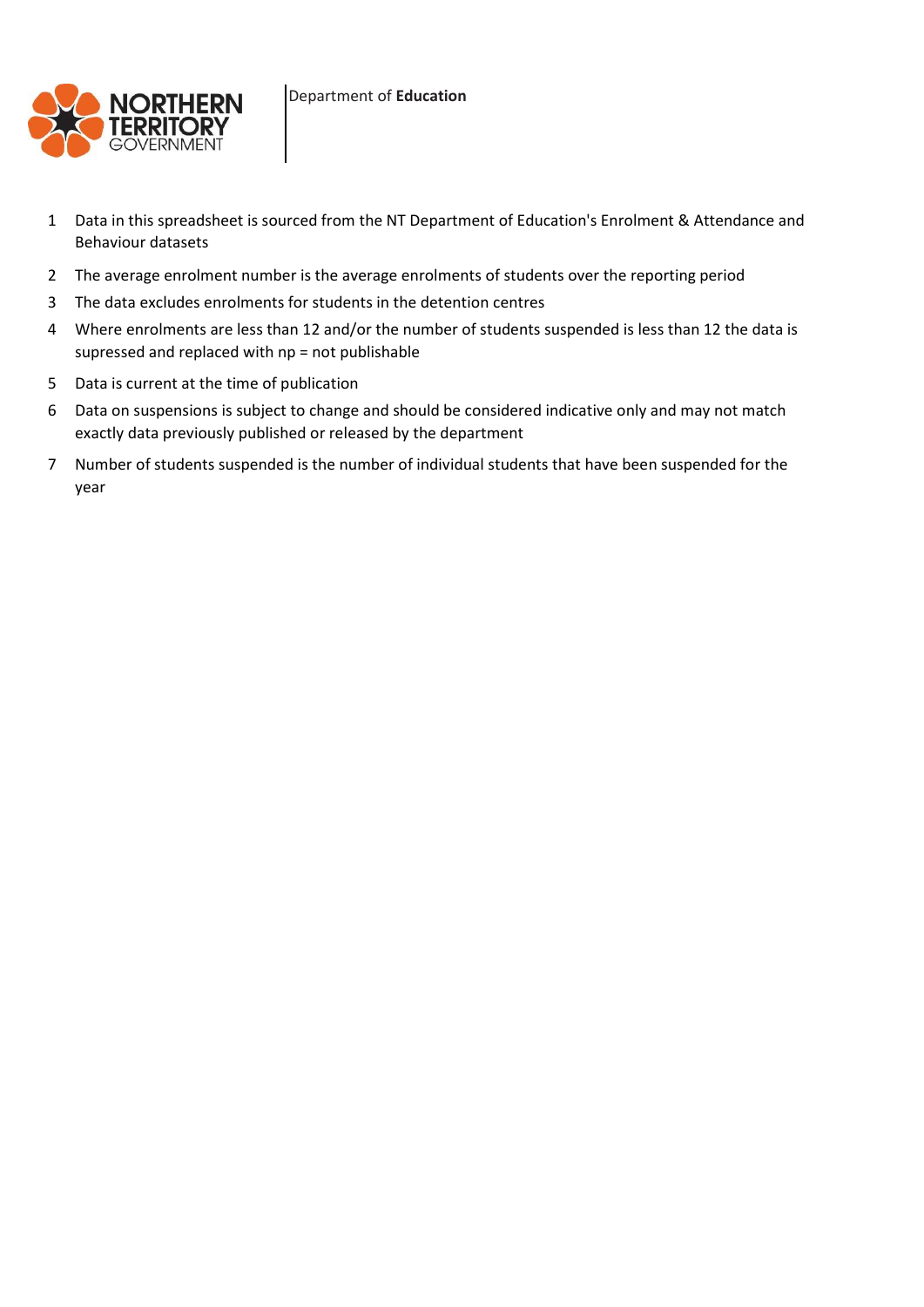| <b>School</b>                       | Year | <b>Number of</b><br><b>Students</b><br><b>Suspended</b> | <b>Average</b><br><b>Enrolment</b> |
|-------------------------------------|------|---------------------------------------------------------|------------------------------------|
| Acacia Hill School                  | 2019 |                                                         | 92                                 |
| Adelaide River School               | 2019 | np                                                      | 39                                 |
| Alawa Primary School                | 2019 | np                                                      | 307                                |
| Alcoota School                      | 2019 | np                                                      | 27                                 |
| Alekarenge School                   | 2019 | np                                                      | 92                                 |
| Alice Springs School Of The Air     | 2019 |                                                         | 103                                |
| Alpurrurulam School                 | 2019 |                                                         | 111                                |
| Alyangula Area School               | 2019 | np                                                      | 175                                |
| Alyarrmandumanja Umbakumba School   | 2019 |                                                         | 59                                 |
| Amanbidji School                    | 2019 |                                                         | 13                                 |
| Amoonguna School                    | 2019 |                                                         | 27                                 |
| Ampilatwatja School                 | 2019 | np                                                      | 101                                |
| Angurugu School                     | 2019 | np                                                      | 128                                |
| Anula Primary School                | 2019 |                                                         | 424                                |
| Areyonga School                     | 2019 |                                                         | 30                                 |
| Arlparra School                     | 2019 |                                                         | 200                                |
| <b>Bakewell Primary School</b>      | 2019 | 20                                                      | 894                                |
| Baniyala Garrangali School          | 2019 | np                                                      | 30                                 |
| Barunga School                      | 2019 |                                                         | 106                                |
| <b>Batchelor Area School</b>        | 2019 | np                                                      | 115                                |
| <b>Bees Creek Primary School</b>    | 2019 | np                                                      | 379                                |
| Belyuen School                      | 2019 |                                                         | 34                                 |
| <b>Berry Springs Primary School</b> | 2019 | np                                                      | 230                                |
| Bonya School                        | 2019 |                                                         | np                                 |
| Borroloola School                   | 2019 | 17                                                      | 215                                |
| <b>Bradshaw Primary School</b>      | 2019 | 35                                                      | 526                                |
| <b>Braitling Primary School</b>     | 2019 | 17                                                      | 278                                |
| <b>Bulla Camp School</b>            | 2019 |                                                         | 16                                 |
| <b>Bulman School</b>                | 2019 |                                                         | 67                                 |
| Canteen Creek School                | 2019 |                                                         | 49                                 |
| Casuarina Senior College            | 2019 | 79                                                      | 915                                |
| Casuarina Street Primary School     | 2019 |                                                         | 414                                |
| Centralian Middle School            | 2019 | 79                                                      | 316                                |
| Centralian Senior College           | 2019 | 49                                                      | 410                                |
| Clyde Fenton Primary School         | 2019 | 13                                                      | 215                                |
| Darwin High School                  | 2019 | 34                                                      | 1,277                              |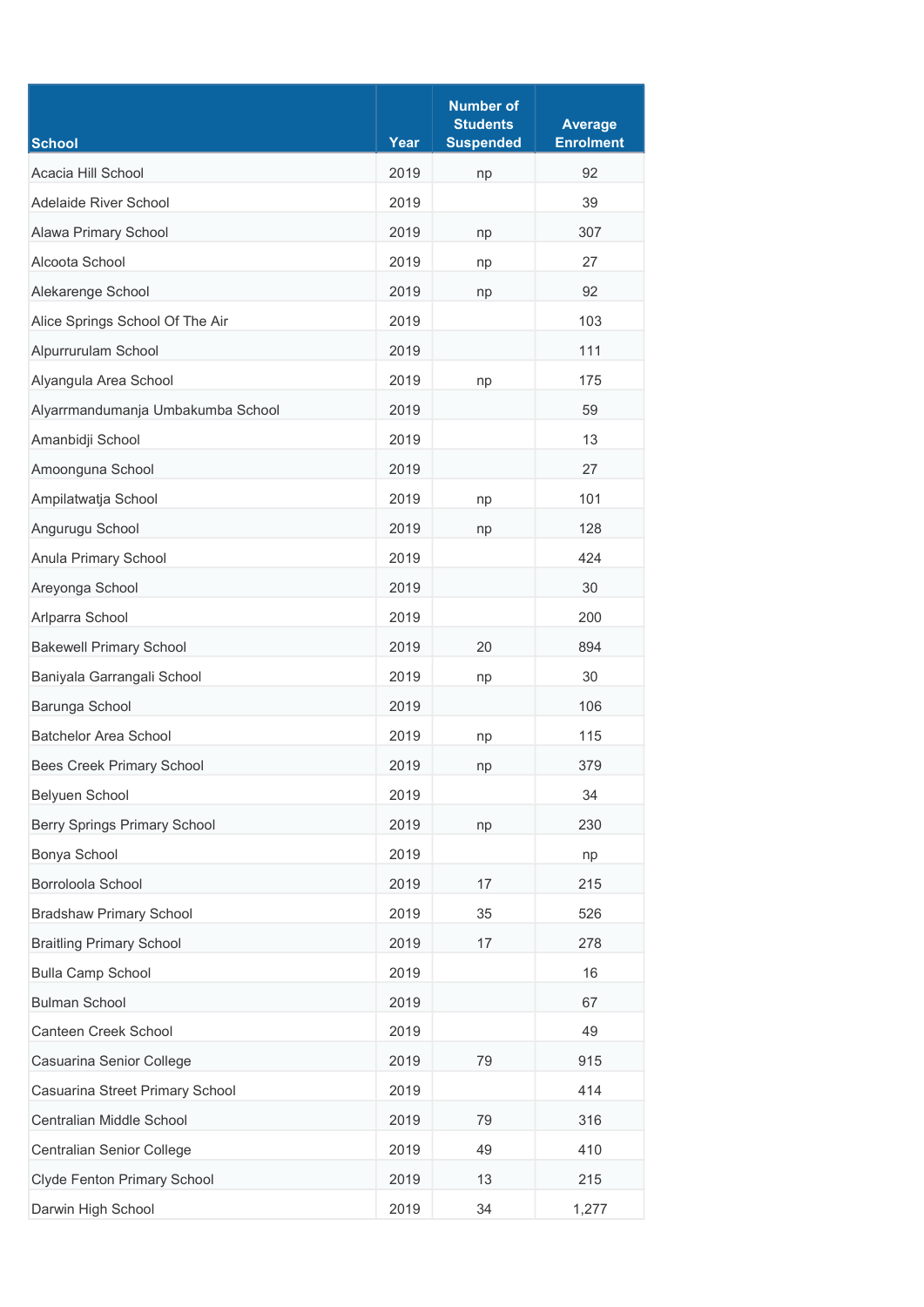| <b>School</b>                  | Year | <b>Number of</b><br><b>Students</b><br><b>Suspended</b> | <b>Average</b><br><b>Enrolment</b> |
|--------------------------------|------|---------------------------------------------------------|------------------------------------|
| Darwin Middle School           | 2019 | 15                                                      | 823                                |
| Douglas Daly School            | 2019 |                                                         | 15                                 |
| Dripstone Middle School        | 2019 | 19                                                      | 519                                |
| <b>Driver Primary School</b>   | 2019 | np                                                      | 543                                |
| Dundee Beach School            | 2019 |                                                         | 17                                 |
| <b>Durack Primary School</b>   | 2019 | np                                                      | 471                                |
| <b>Elliott School</b>          | 2019 |                                                         | 56                                 |
| Epenarra School                | 2019 |                                                         | 41                                 |
| Finke School                   | 2019 | np                                                      | 34                                 |
| <b>Forrest Parade School</b>   | 2019 |                                                         | 92                                 |
| Gapuwiyak School               | 2019 | np                                                      | 200                                |
| <b>Gillen Primary School</b>   | 2019 | np                                                      | 242                                |
| Girraween Primary School       | 2019 | np                                                      | 490                                |
| <b>Gray Primary School</b>     | 2019 | np                                                      | 361                                |
| Gunbalanya School              | 2019 | np                                                      | 276                                |
| <b>Haasts Bluff School</b>     | 2019 | np                                                      | 33                                 |
| Harts Range School             | 2019 |                                                         | 65                                 |
| Henbury School                 | 2019 | 12                                                      | 140                                |
| Howard Springs Primary School  | 2019 | np                                                      | 294                                |
| Humpty Doo Primary School      | 2019 | 16                                                      | 386                                |
| Imanpa School                  | 2019 |                                                         | 18                                 |
| Jabiru Area School             | 2019 | np                                                      | 207                                |
| Jilkminggan School             | 2019 | np                                                      | 86                                 |
| Jingili Primary School         | 2019 | np                                                      | 317                                |
| Kalkaringi School              | 2019 | np                                                      | 171                                |
| Karama Primary School          | 2019 | np                                                      | 189                                |
| Katherine High School          | 2019 | 94                                                      | 565                                |
| Katherine School Of The Air    | 2019 |                                                         | 177                                |
| Katherine South Primary School | 2019 | np                                                      | 349                                |
| Kintore Street School          | 2019 |                                                         | 52                                 |
| Lajamanu School                | 2019 | 25                                                      | 187                                |
| Laramba School                 | 2019 |                                                         | 63                                 |
| Larapinta Primary School       | 2019 | 16                                                      | 357                                |
| Larrakeyah Primary School      | 2019 | np                                                      | 495                                |
| Leanyer Primary School         | 2019 | np                                                      | 583                                |
| Ludmilla Primary School        | 2019 | np                                                      | 108                                |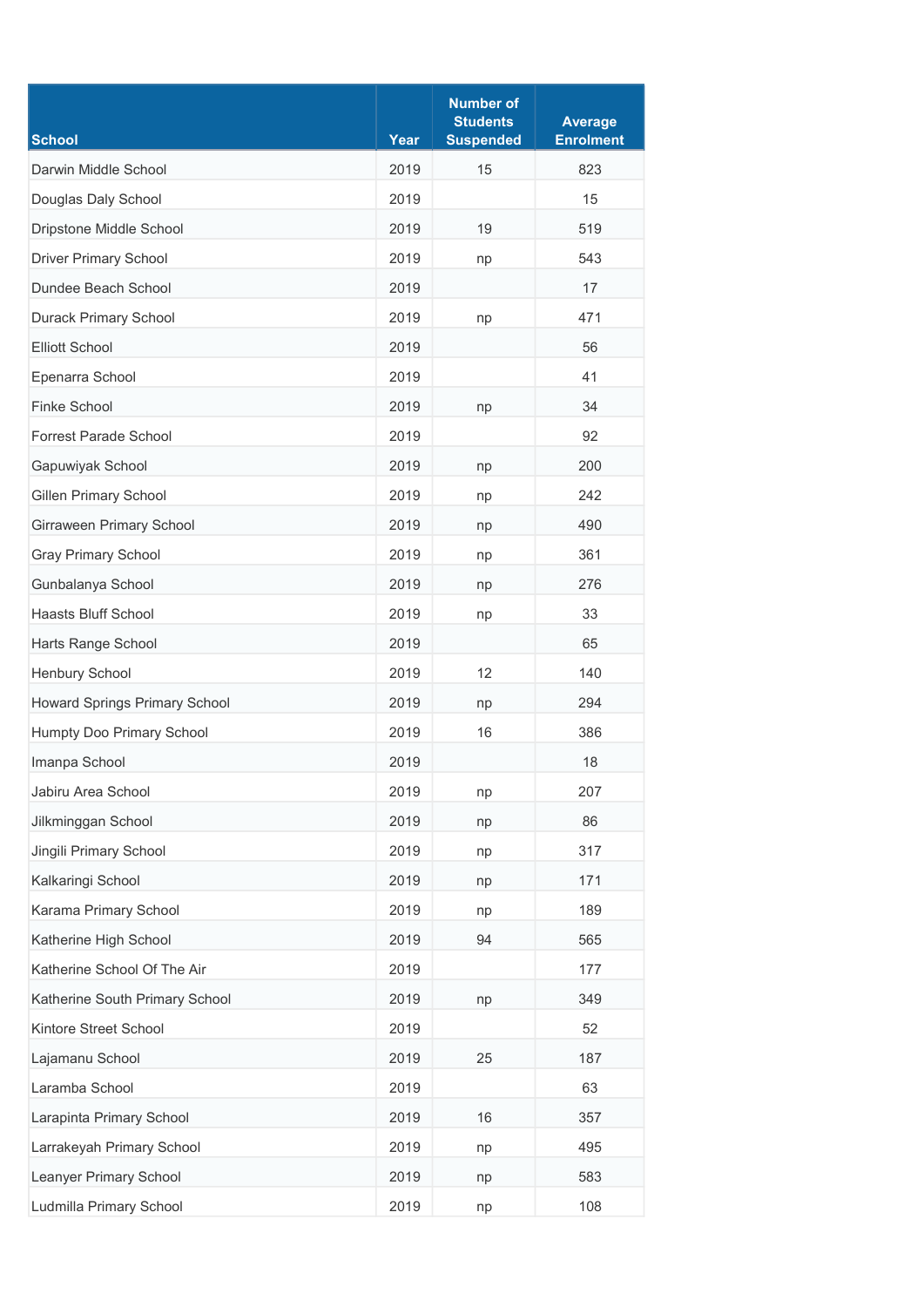| <b>School</b>                                   | Year         | <b>Number of</b><br><b>Students</b><br><b>Suspended</b> | <b>Average</b><br><b>Enrolment</b> |
|-------------------------------------------------|--------------|---------------------------------------------------------|------------------------------------|
| MacFarlane Primary School                       | 2019         | 17                                                      | 219                                |
| Malak Primary School                            | 2019         | np                                                      | 228                                |
| Mamaruni School                                 | 2019         |                                                         | 56                                 |
| Maningrida College                              | 2019         |                                                         | 621                                |
| Manunda Terrace Primary School                  | 2019         | np                                                      | 186                                |
| Manyallaluk School                              | 2019         |                                                         | 22                                 |
| Mataranka School                                | 2019         | np                                                      | 36                                 |
| Mbunghara School                                | 2019         | np                                                      | 14                                 |
| Middle Point School                             | 2019         |                                                         | 22                                 |
| Milikapiti School                               | 2019         | np                                                      | 66                                 |
| Milingimbi School                               | 2019         |                                                         | 355                                |
| Millner Primary School                          | 2019         | np                                                      | 214                                |
| Milyakburra School                              | 2019         |                                                         | 17                                 |
| Minyerri School                                 | 2019         |                                                         | 162                                |
| Moil Primary School                             | 2019         | np                                                      | 199                                |
| Moulden Primary School                          | 2019         | np<br>25                                                | 293                                |
| Mount Allan School                              | 2019         |                                                         | 59                                 |
| Mulga Bore School                               | 2019         |                                                         | 14                                 |
| Murray Downs School                             | 2019         |                                                         | 18                                 |
|                                                 |              |                                                         |                                    |
| Mutitjulu School                                | 2019         |                                                         | 45                                 |
| Nakara Primary School                           | 2019         | np                                                      | 606                                |
| Nemarluk School                                 | 2019<br>2019 |                                                         | 164                                |
| <b>Neutral Junction School</b>                  |              |                                                         | 23                                 |
| Newcastle Waters School                         | 2019         |                                                         | 20                                 |
| Nganambala School                               | 2019         |                                                         | 28                                 |
| Nganmarriyanga School                           | 2019         |                                                         | 134                                |
| Ngukurr School                                  | 2019         | 24                                                      | 284                                |
| Nhulunbuy High School                           | 2019         | np                                                      | 305                                |
| Nhulunbuy Primary School                        | 2019         | 33                                                      | 469                                |
| Nightcliff Middle School                        | 2019         | 30                                                      | 324                                |
| <b>Nightcliff Primary School</b>                | 2019         | np                                                      | 660                                |
| Northern Territory School of Distance Education | 2019         |                                                         | 480                                |
| Ntaria School                                   | 2019         | np                                                      | 198                                |
| Numbulwar School                                | 2019         | np                                                      | 147                                |
| Nyirripi School                                 | 2019         |                                                         | 55                                 |
| Palmerston College                              | 2019         | 171                                                     | 1,126                              |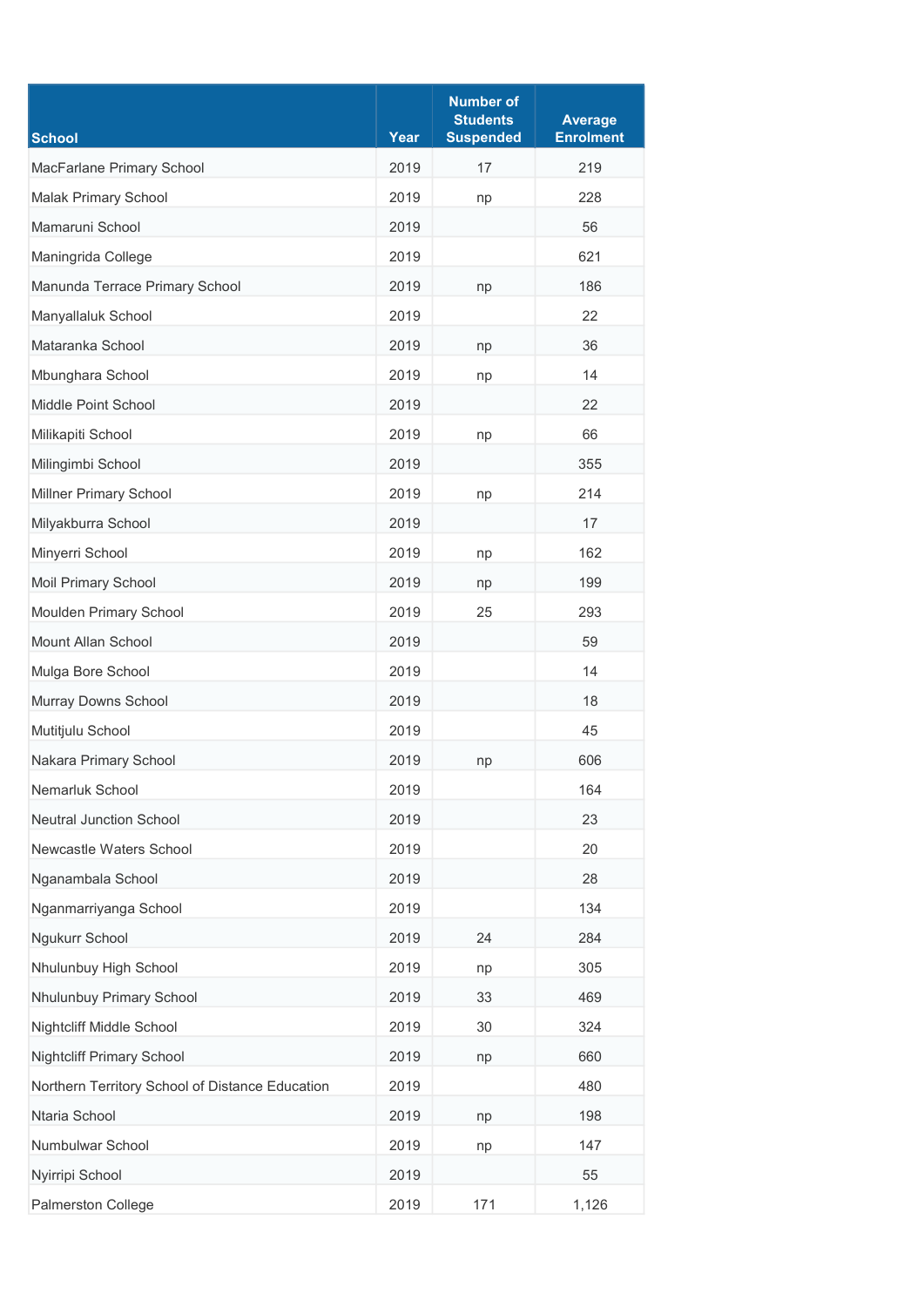| <b>School</b>                       | Year | <b>Number of</b><br><b>Students</b><br><b>Suspended</b> | <b>Average</b><br><b>Enrolment</b> |
|-------------------------------------|------|---------------------------------------------------------|------------------------------------|
| Papunya School                      | 2019 | np                                                      | 140                                |
| Parap Primary School                | 2019 | np                                                      | 512                                |
| Peppimenarti School                 | 2019 |                                                         | 54                                 |
| Pigeon Hole School                  | 2019 |                                                         | 24                                 |
| <b>Pine Creek School</b>            | 2019 | np                                                      | 38                                 |
| Pularumpi School                    | 2019 | np                                                      | 51                                 |
| Ramingining School                  | 2019 | np                                                      | 273                                |
| Robinson River School               | 2019 |                                                         | 53                                 |
| Rockhampton Downs School            | 2019 |                                                         | 26                                 |
| Rosebery Primary School             | 2019 | np                                                      | 550                                |
| Ross Park Primary School            | 2019 |                                                         | 488                                |
| Sadadeen Primary School             | 2019 | np                                                      | 251                                |
| Sanderson Middle School             | 2019 | 73                                                      | 414                                |
| Shepherdson College                 | 2019 | np                                                      | 540                                |
| <b>Stirling School</b>              | 2019 |                                                         | 13                                 |
| <b>Stuart Park Primary School</b>   | 2019 |                                                         | 637                                |
| Taminmin College                    | 2019 | 191                                                     | 1,115                              |
| Tennant Creek High School           | 2019 | 14                                                      | 185                                |
| <b>Tennant Creek Primary School</b> | 2019 | 30                                                      | 412                                |
| <b>Timber Creek School</b>          | 2019 | np                                                      | 43                                 |
| <b>Tipperary Station School</b>     | 2019 |                                                         | np                                 |
| Titjikala School                    | 2019 |                                                         | 34                                 |
| Ti Tree School                      | 2019 |                                                         | 83                                 |
| Top End School of Flexible Learning | 2019 |                                                         | 65                                 |
| Urapunga School                     | 2019 | np                                                      | 23                                 |
| Wagaman Primary School              | 2019 |                                                         | 294                                |
| Wallace Rockhole School             | 2019 |                                                         | 23                                 |
| Walungurru School                   | 2019 | np                                                      | 58                                 |
| Wanguri Primary School              | 2019 | np                                                      | 422                                |
| Warruwi School                      | 2019 |                                                         | 81                                 |
| Watarrka School                     | 2019 |                                                         | 16                                 |
| Watiyawanu School                   | 2019 | np                                                      | 51                                 |
| Willowra School                     | 2019 | np                                                      | 96                                 |
| Woodroffe Primary School            | 2019 | 15                                                      | 448                                |
| Woolaning School                    | 2019 |                                                         | np                                 |
| Woolianna School                    | 2019 | np                                                      | 53                                 |